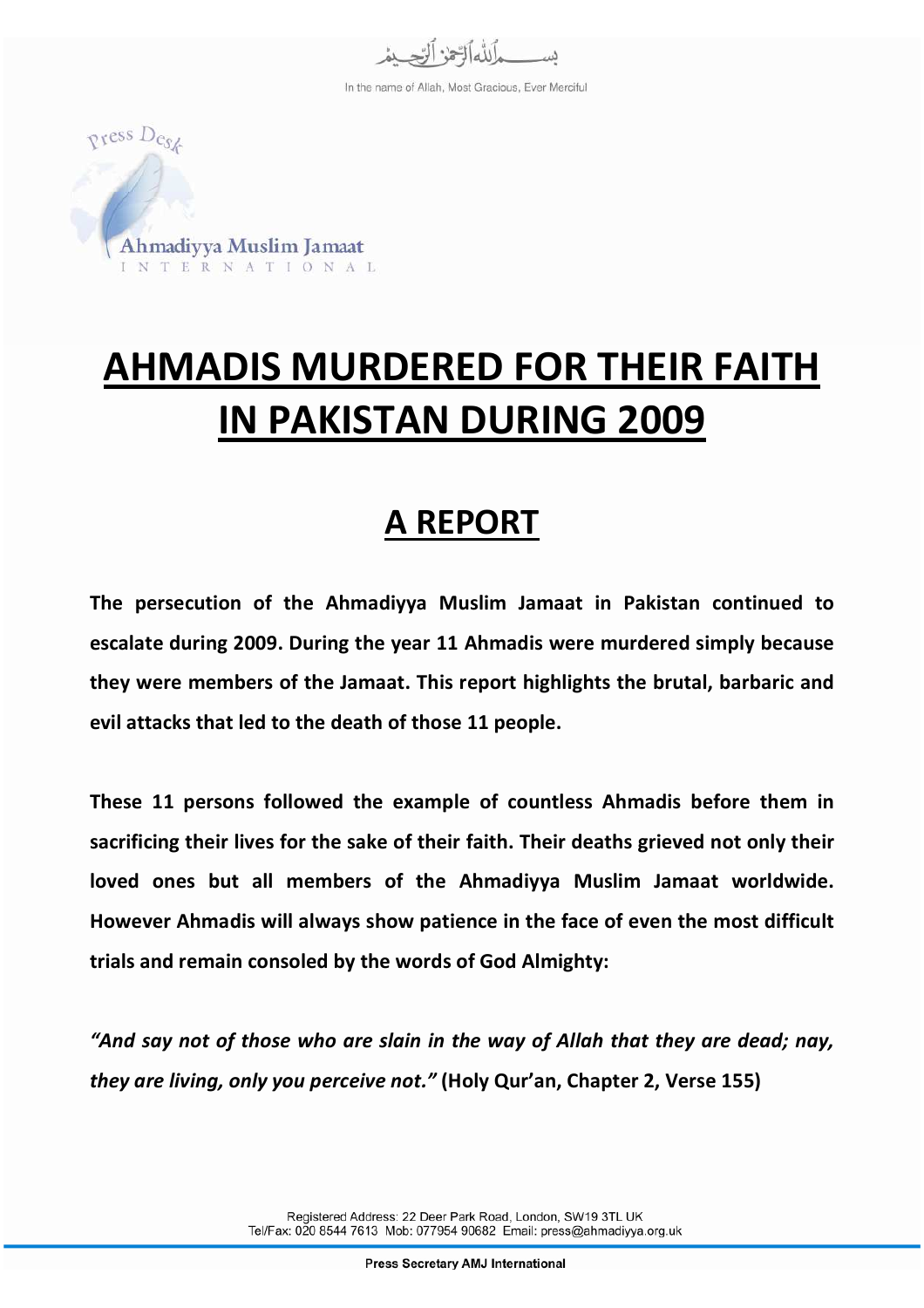

#### AHMADIS MARTYRED IN 2009

#### NAME DATE OF MURDER LOCATION

| Saeed Ahmad           | 19 January              | Kotri, Sindh      |
|-----------------------|-------------------------|-------------------|
| Mubashar Ahmad        | 26 February             | Karachi           |
| Dr Shiraz Ahmad Bajwa | 14 March                | Multan            |
| Dr Noreen Bajwa       | 14 March                | Multan            |
| Mian Laig Ahmad       | 29 May                  | Faisalabad        |
| <b>Khalid Rasheed</b> | 24 June                 | Quetta            |
| Zafar Igbal           | 24 June                 | Quetta            |
| Rana Ata-ul-Karim     | 6 August                | Multan            |
| Muhammad Azam Farooqi | 26 September            | <b>Uch Sharif</b> |
| Zulfigar Mansur       | 11 October (body found) | Quetta            |
| Rana Saleem Ahmad     | 26 November             | Sanghar, Sindh    |

#### BY LOCATION AHMADIS KILLED IN 2009

#### LOCATION NUMBER KILLED IN 09

| Multan            | 3              |
|-------------------|----------------|
| Quetta            | 3              |
| Sindh             | $\overline{2}$ |
| Karachi           | $\mathbf 1$    |
| Faisalabad        | $\mathbf 1$    |
| <b>Uch Sharif</b> | 1              |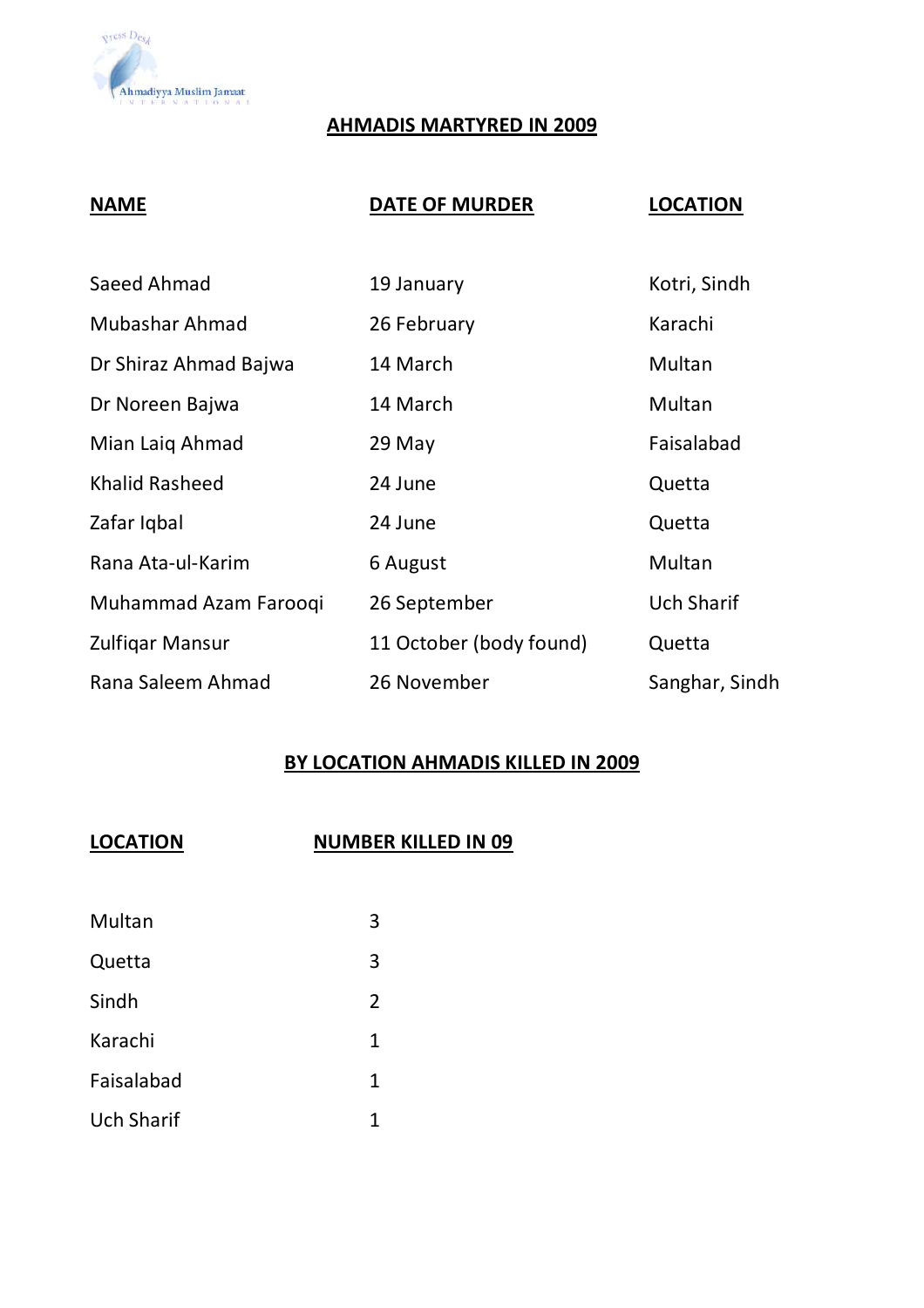

#### MARTYRDOM OF MR SAEED AHMAD

### (95th Ahmadi murdered for his faith since Ordinance XX passed in 1984)

DATE: MONDAY, 19 JANUARY 2009

LOCATION: KOTRI, SINDH PROVINCE

#### BACKGROUND:

In the year prior to this killing Kotri had become a hotbed for anti-Ahmadiyya sectarianism. The police and local judiciary were always informed of any incidents but remained hostile in their attitudes towards the Jamaat and failed to provide any form of adequate protection.

#### FACTS:

On the evening of 19<sup>th</sup> January 2009, Mr Saeed Ahmad, 55, had just returned from work and was about to enter his home when a person waiting for him fired a shotgun directly at his head. Mr Ahmad died on the spot. The attacker fled the scene. An First Information Report (FIR) was recorded against unknown persons. No arrest was made.

Survived by his wife and four children, Mr Ahmad was a very pious man and had no personal issues or disputes with anyone.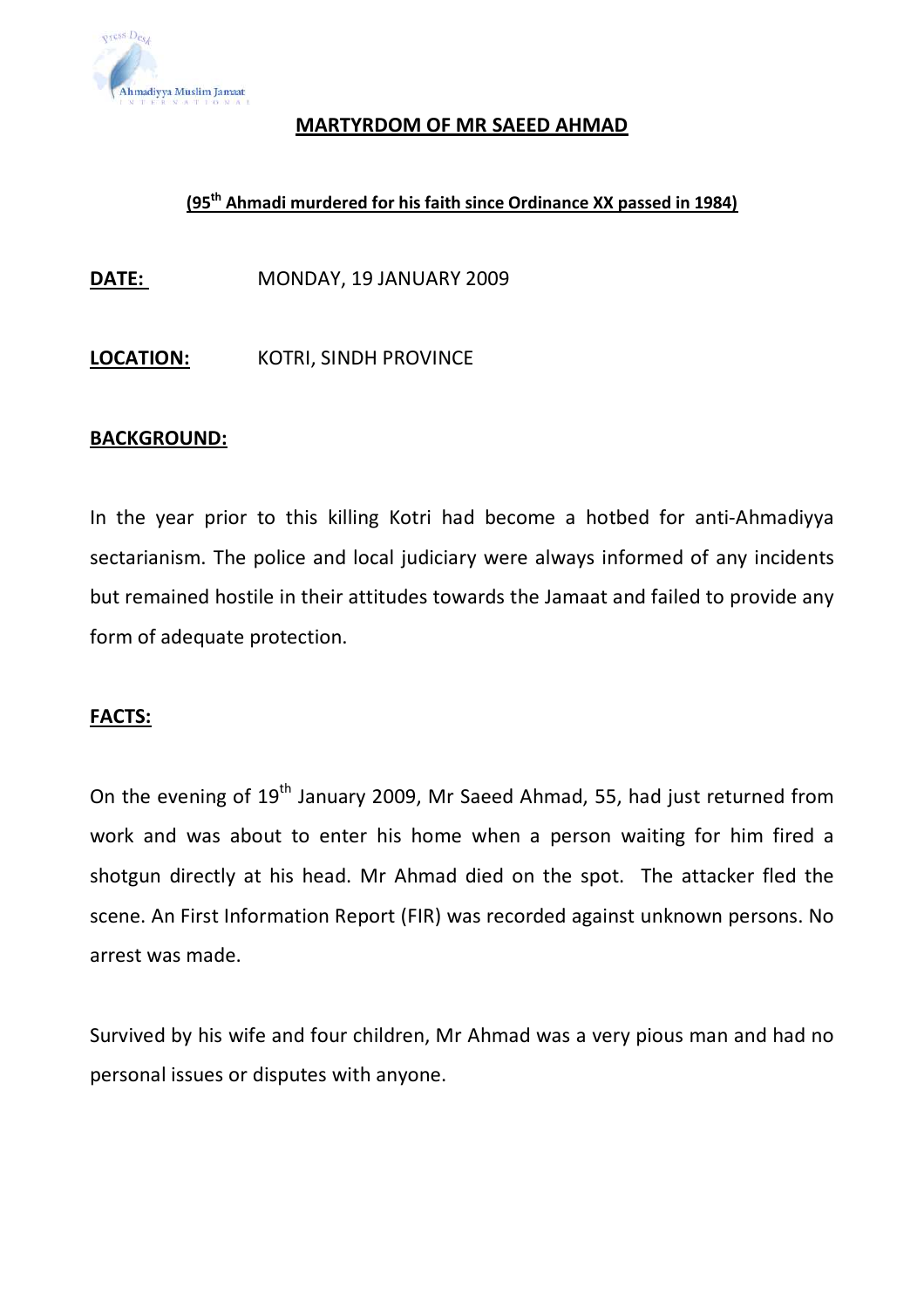

The family had migrated from Sakrand to Kotri in 1990. Mr Ahmad was duly buried at the Ahmadiyya Graveyard in Kot Gondal, District Hyderabad.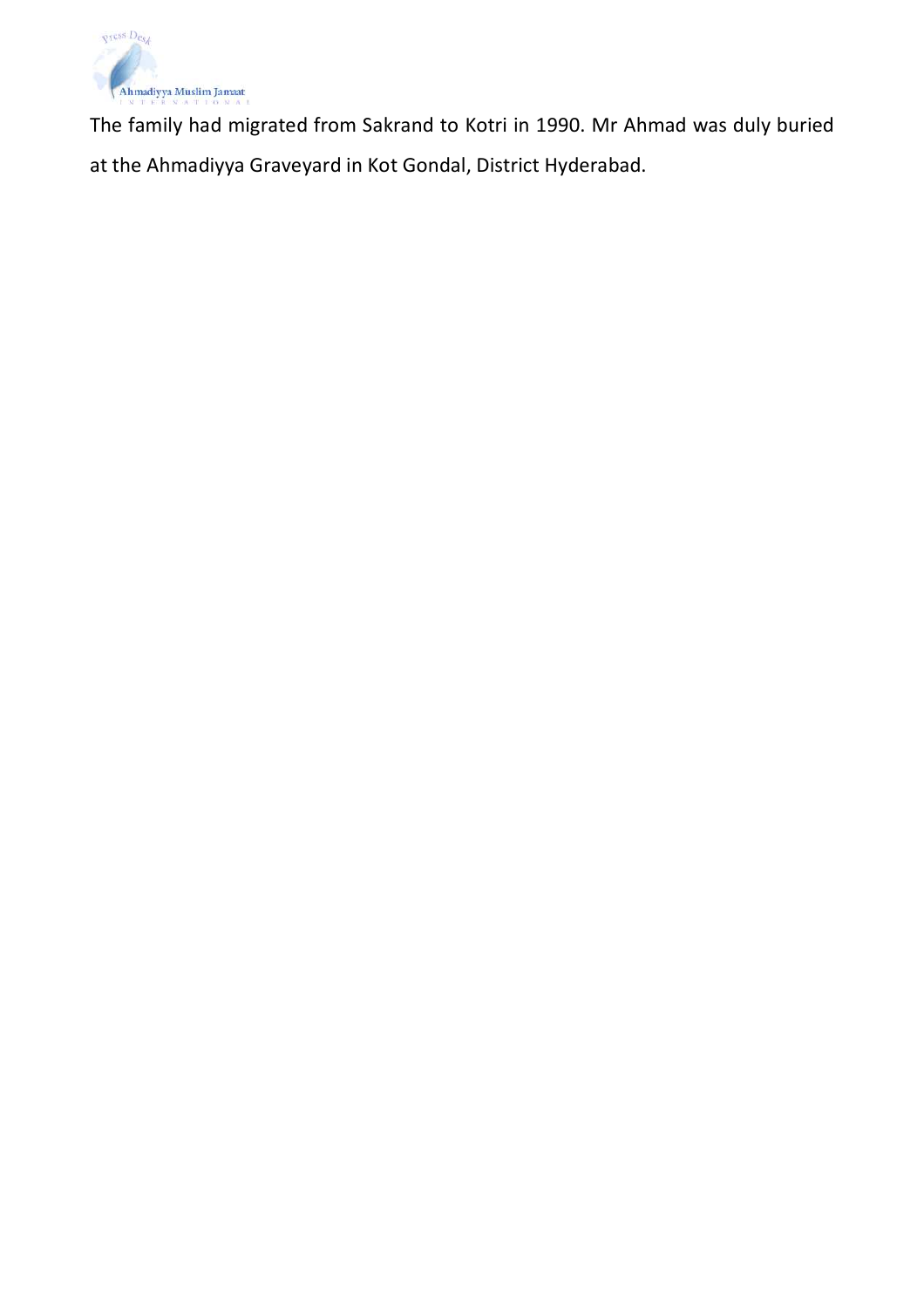

#### MARTYRDOM OF MR MUBASHAR AHMAD

#### (96th Ahmadi murdered for his faith since Ordinance XX passed in 1984)

DATE: MONDAY, 26 FEBRUARY 2009

LOCATION: NEAR MANGHO PIR ROAD, KARACHI

#### BACKGROUND:

As in other parts of Pakistan the Jamaat had faced significant persecution in various parts of Karachi. Only months prior to this murder in 2008 both Mr Basharat Ahmad Mughal and Mr Sheikh Saeed Ahmad were killed in the city as violence against members of the Jamaat continued to increase.

#### FACTS:

On 20th February 2009, Mr Mubashar Ahmad, 42, was returning home from work on his bicycle following completion of that day's work at the Steel Rolling Mill, when two men appeared. They fired shots at him and then fled the scene.

Mr Ahmad was grievously injured by the attack and was subsequently taken to the Abbasi Shaheed Hospital. His injuries were too severe for him to be saved. He was pronounced dead before his relatives could reach the hospital.

Mr Ahmad was an ordinary Ahmadi Muslim. He had not grievance with anyone and none had any personal grievance with him, except perhaps from those unknown to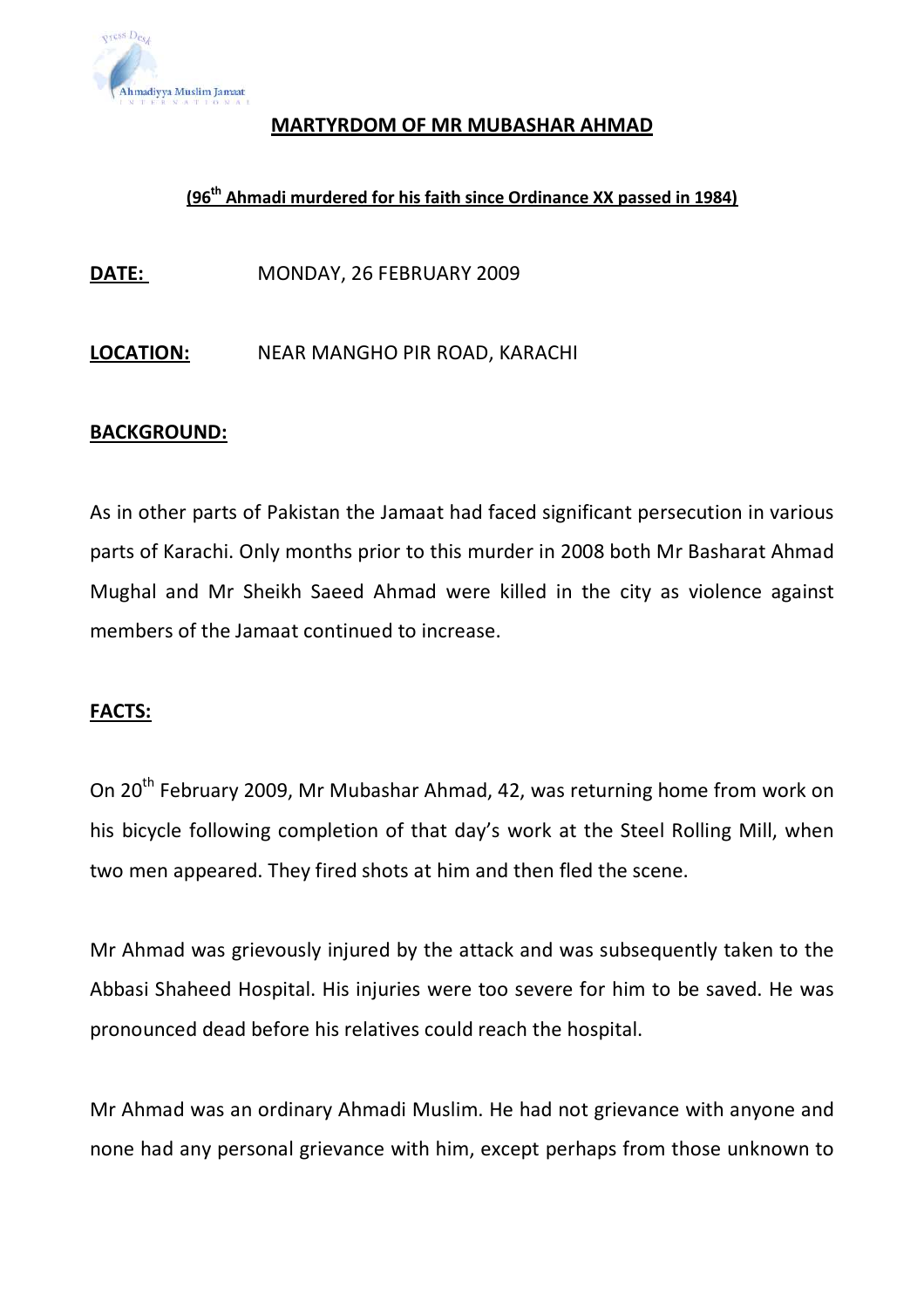

him due to his faith. This had caused him to be subjected to various forms of persecution over a long period of time due to his chosen faith, which ultimately resulted in his murder. For example, at his work place he had received threats to his life and been subjected to a social boycott.

Mr Ahmad is survived by his wife and three children.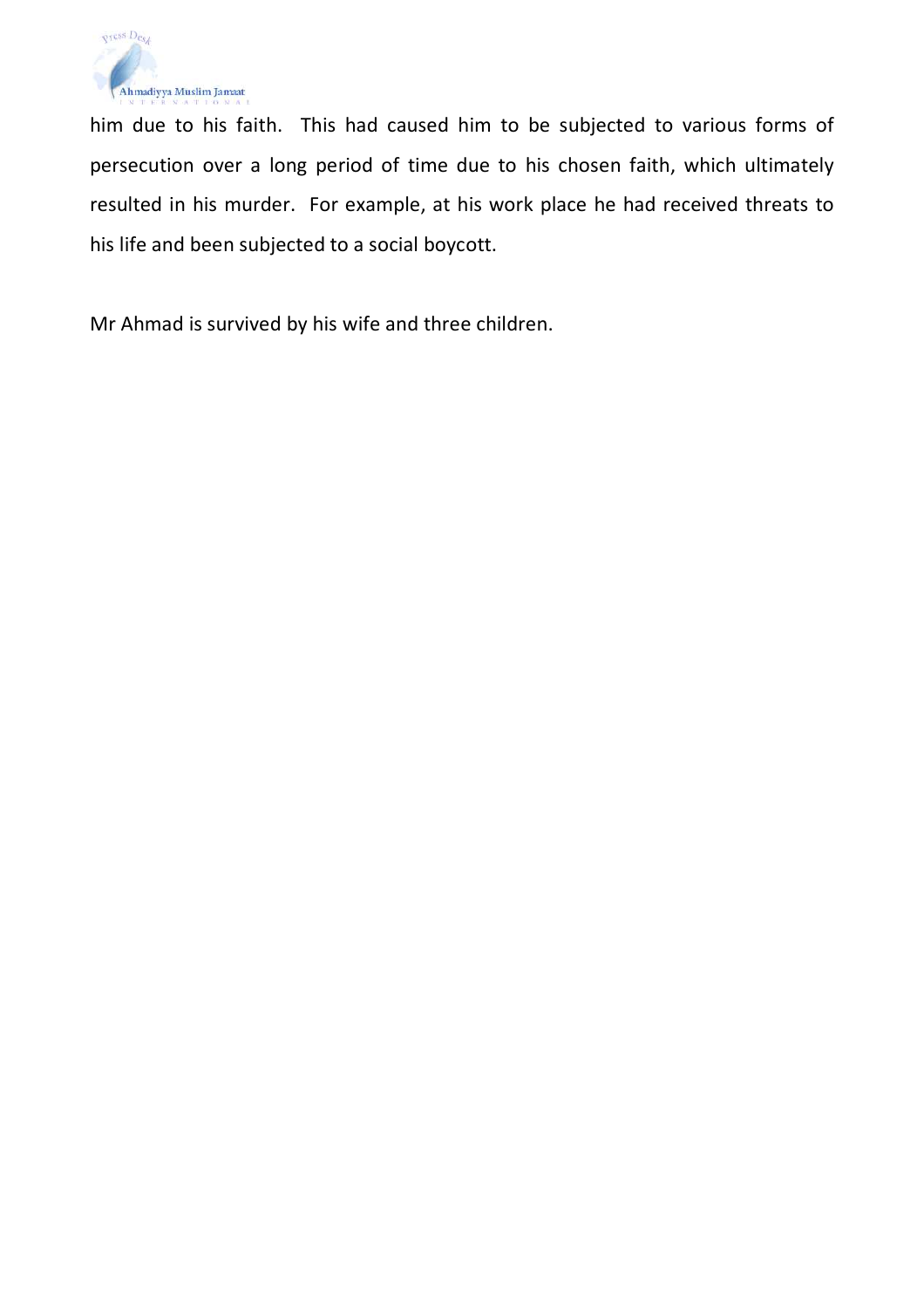

MARTYRDOMS OF DR SHIRAZ AHMAD BAJWA & DR NOREEN BAJWA

### (97<sup>th</sup> & 98<sup>th</sup> Ahmadis murdered for their faith since Ordinance XX passed in 1984)

DATE: SATURDAY, 14 MARCH 2009

LOCATION: WAPDA COLONY, MULTAN

#### BACKGROUND:

Prior to these killings it had been well known that sectarian and militant Muslim organisations had prepared a lengthy 'hit-list' of Ahmadiyya locations and leading personalities. This list was known to include, amongst others, well educated professionals who belonged to the Jamaat. We have reason to believe that the names of Dr Shiraz Bajwa and Dr Noreen Bajwa were on such a list, probably due to the excellent services they were providing within their local community and consequently the respect that they were afforded by locals.

Multan also acts as the headquarters of an anti-Ahmadiyya organisation. The particular organisation makes no secret of its hatred of the Jamaat based purely on doctrinal differences. Due to the acts of the organisation the Jamaat has faced many incidents of persecution in the recent including a major effort of the local extremists to have the Jamaat's prayer centre closed down.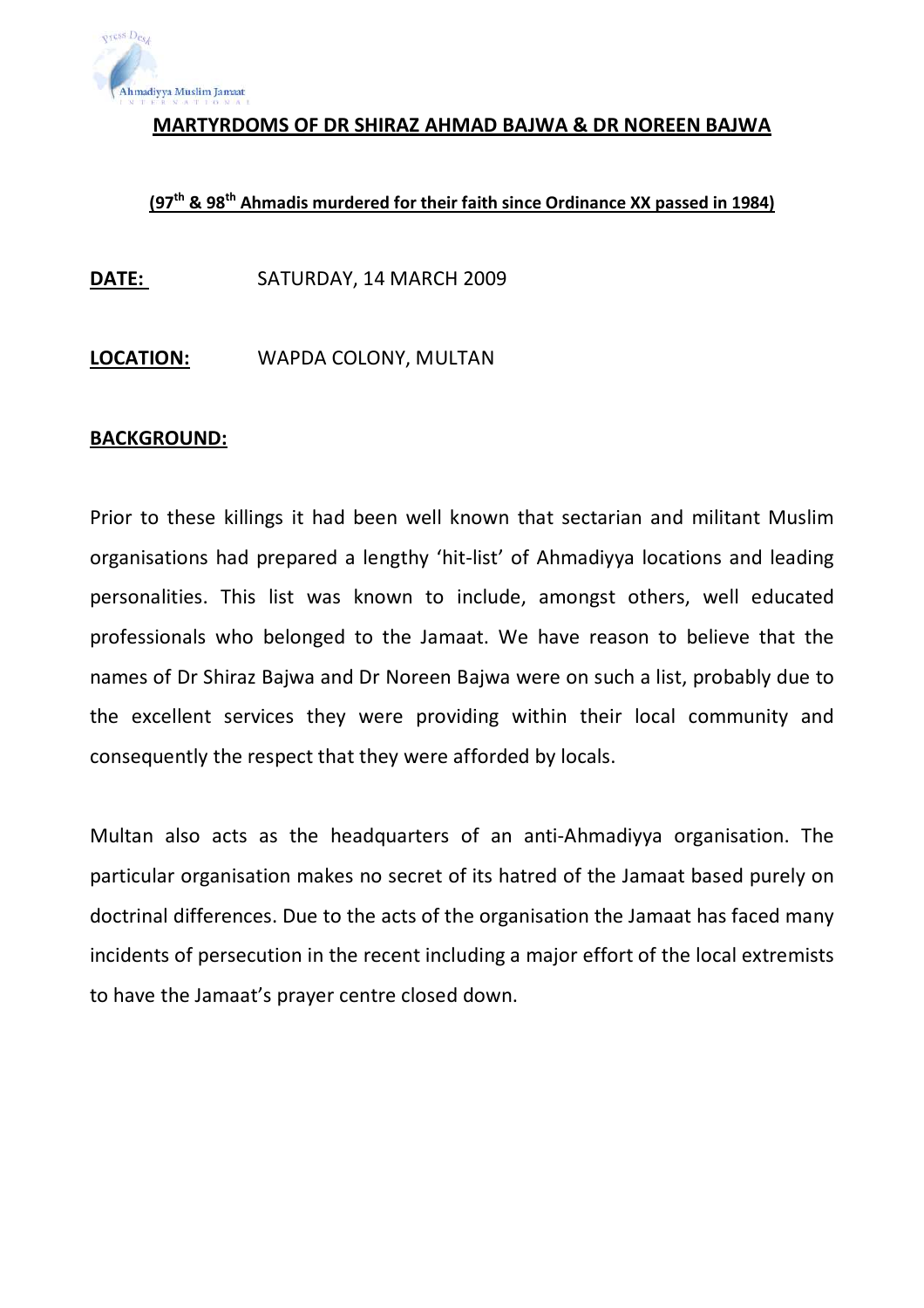

The murders of the married couple Dr Shiraz Ahmad Bajwa (37) and Dr Noreen Bajwa (29) on 14 March 2009 were particularly brutal and barbaric.

Both husband and wife had returned to their home at Wapda Colony at around 2.45pm. Their home was in a seemingly very well protected residential area. Approximately one hour after they returned home, their maid found their tortured corpses . She immediately informed security staff.

The body of Dr Shiraz Bajwa was found lying in the bedroom, hands tied behind his back, mouth gagged, blindfolded and with visible marks of strangulation.

The body of Dr Noreen Bajwa was found in the living room, hands tied behind her back, mouth gagged, blind folded and bleeding from the nose.

Nothing was stolen from their home. All cash, jewellery and other valuables remained untouched.

Dr Shiraz Bajwa was an eye-specialist who had worked at many hospitals including the Fazl-e-Umar Hospital in Rabwah. Dr Noreen Bajwa worked at a local children's hospital. Both of them had excellent academic and professional backgrounds and were popular amongst their colleagues. Though they had received threats due their religion they had never reacted to the severe provocation.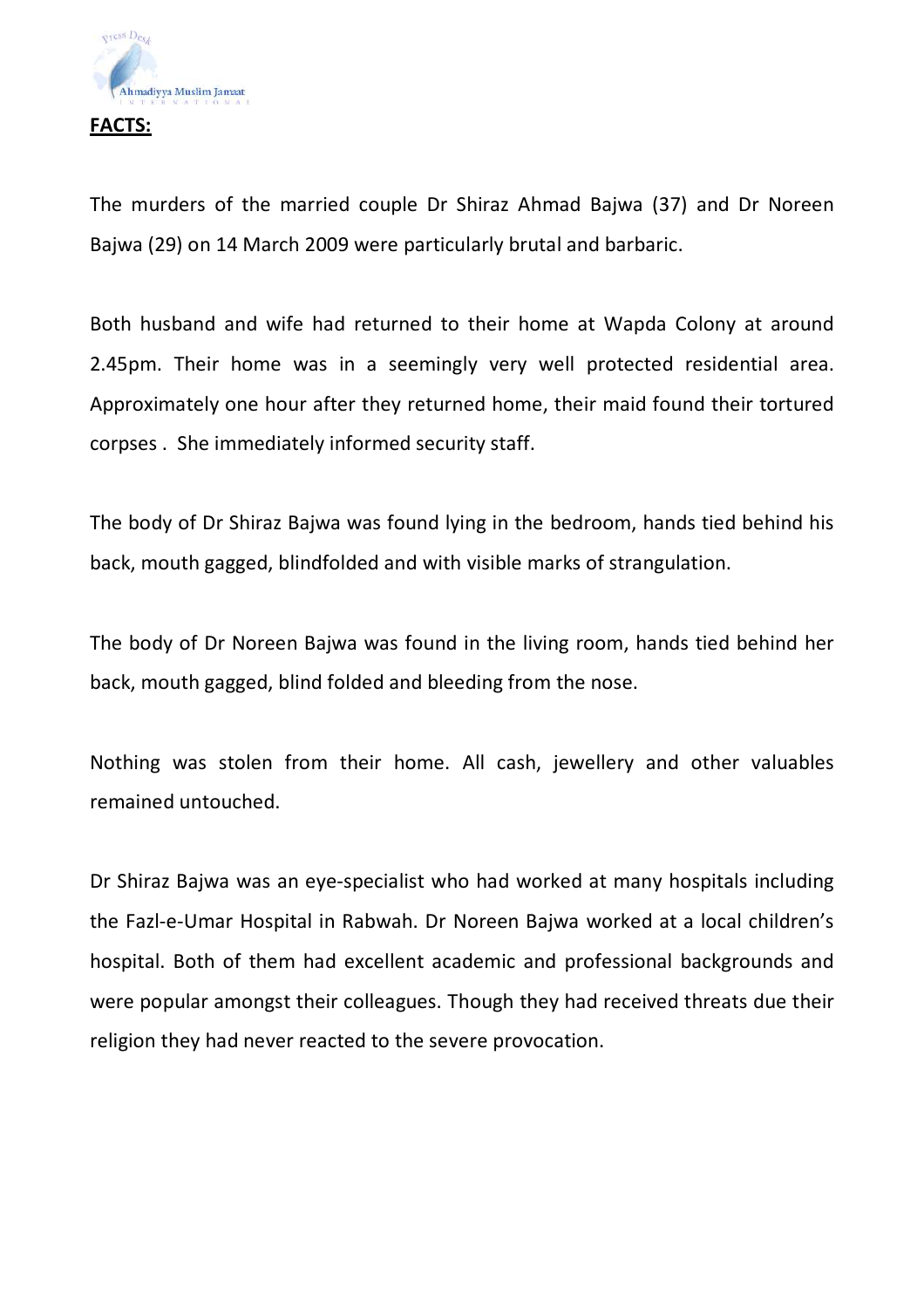

#### MARTYRDOM OF MR MIAN LAIQ AHMAD

#### (99<sup>th</sup> Ahmadi murdered for his faith since Ordinance XX passed in 1984)

DATE: FRIDAY, 29 May 2009 (Martyr attacked on 28 May 2009)

#### LOCATION: PEOPLE'S COLONY, FAISALABAD

#### BACKGROUND:

In the weeks prior to this barbaric killing, throughout Pakistan and particularly within Punjab, anti-Ahmadiyya conferences were taking place on a regular basis. Although such conferences had taken place for many years, prior to this killing they had increased greatly both in number and also in terms of the hateful content of the rallies.

It is of serious significance that one day prior to the attack such a conference hosted by Khatme Nabuwwat took place and was addressed by a number of well known extreme clerics. A report of this conference was given in The Daily Amman newspaper on 28 May 2009.

Faisalabad is a hub for Wahabi activism and politically speaking the PML(N) has a strong base in the area. Authorities maintain a permissive attitude towards agitation and harassment of the Jamaat. In addition to a number of killings that have taken place in recent years, a more recent phenomenon that runs in parallel to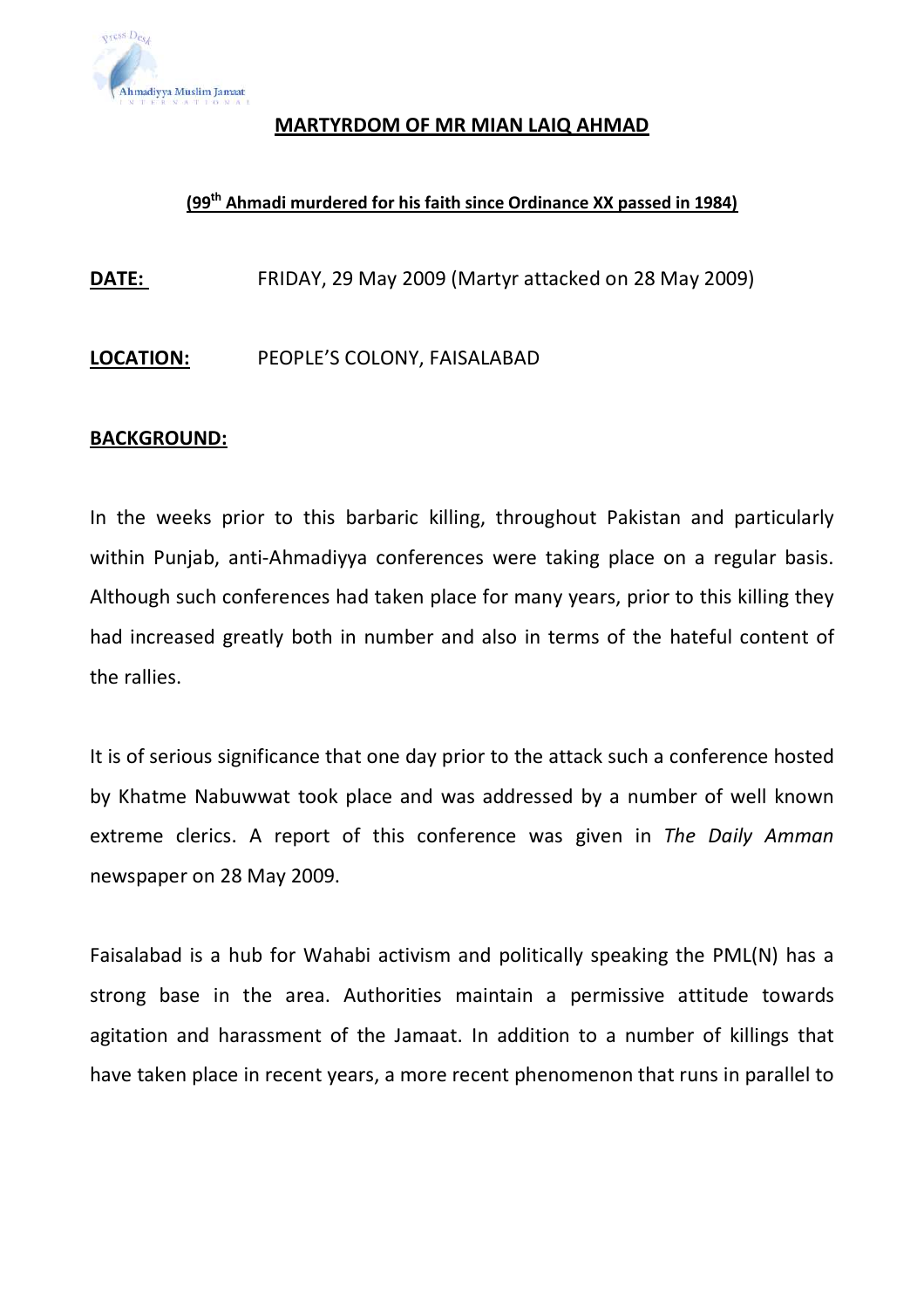

the strategy of outright murder, has been the abduction of Ahmadis present in the city $^1$ .

#### FACTS:

On 29 May 2009, Mr Mian Laiq Ahmad (54) died after being attacked the previous evening.

On 28 May 2009 Mr Ahmad was returning to his home in People's Colony when he saw a parked Toyota Corolla blocking the road outside his home. As Mr Ahmad neared his home he slowed down and at that point unknown persons jumped out of the Toyota and ran towards his car. Mr Ahmad tried to reverse his car but as he did so he was shot in the head. At that point the attackers got closer to Mr Ahmad and fired at his stomach and arms. The assailants fled the scene.

Mr Ahmad was immediately taken to the local hospital and thereafter transferred to the Allied Hospital. His injuries were too severe and at 11.30am on 29 May 2009 he was pronounced dead.

Mr Ahmad was survived by his wife, two sons and three daughters.

 $\overline{a}$ 

 $^1$  See further See 104<sup>th</sup> murder of Mr. Zulfiqar Mansoor on 11 October 2009 below.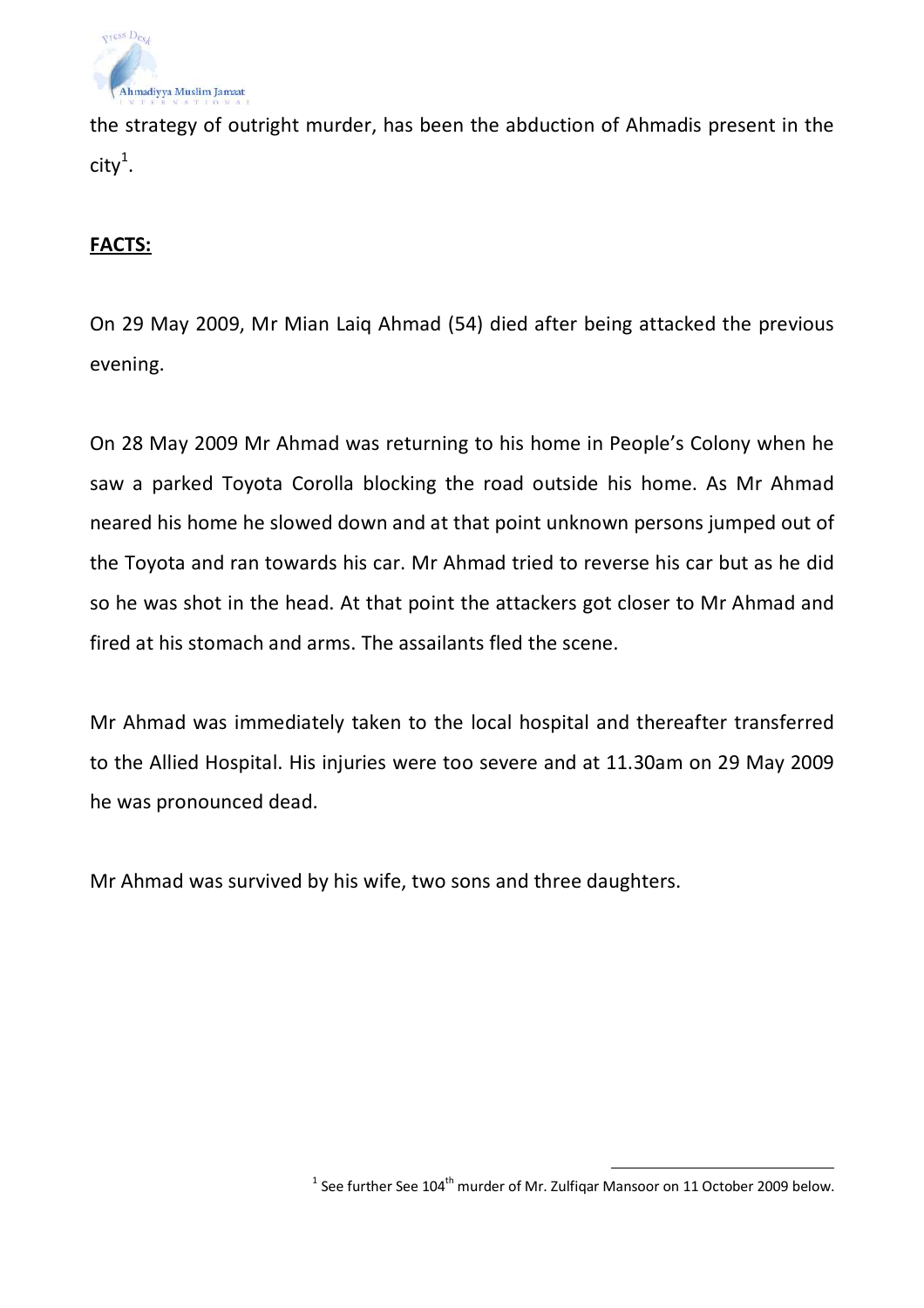

#### MARTYRDOMS OF MR KHALID RASHEED AND MR ZAFAR IQBAL

### (100<sup>th</sup> & 101<sup>st</sup> Ahmadis murdered for their faith since Ordinance XX passed in 1984)

DATE: WEDNESDAY, 24 JUNE 2009

LOCATION: QUETTA

#### BACKGROUND:

Persecution of the Ahmadiyya Muslim Jamaat in Quetta has a long and sad history. The first martyrdom of an Ahmadi in Pakistan occurred in the city when Major Mahmud Ahmad, an army doctor, was murdered for his faith in 1948. Since then, Ahmadis have long since been a targeted for persecution. The Jamaat as an organisation has not been immune; in 1986 violent riots erupted in opposition to the Jamaat resulting in the Ahmadiyya Mosque being sealed upon the demands of local clerics, preventing the practise by Ahmadis of their faith.

In this case, threats had been made via telephone to one of the deceased (Mr Zafar Iqbal) in the days prior to the killings. Mr Iqbal's family has been no stranger to such persecution. Mr. Iqbal's brother-in-law had also been killed because of his faith in Quetta four years previously.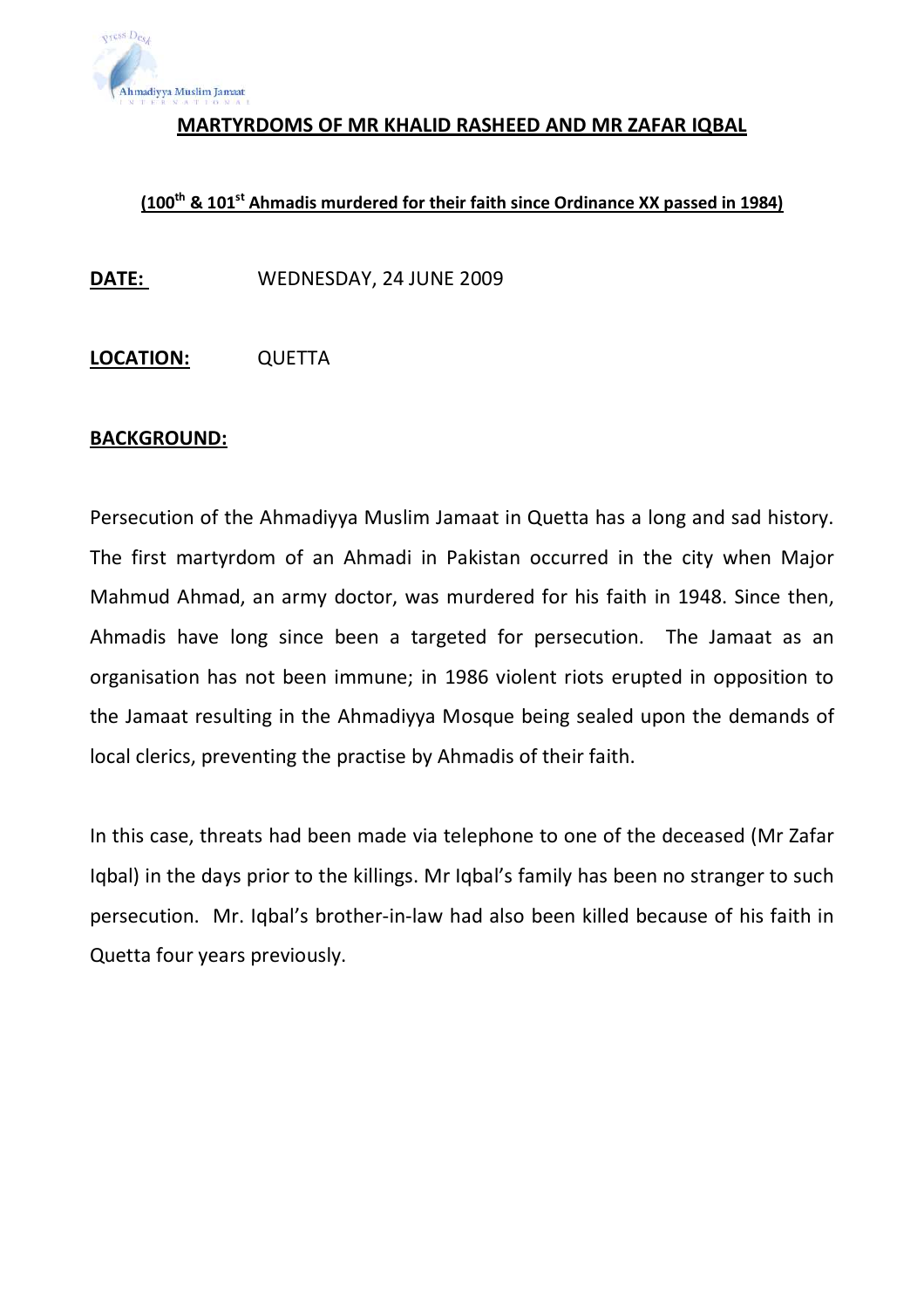

On the evening of 24 June 2009 two Ahmadis, Mr Khalid Rasheed and Mr Zafar Iqbal were shot dead by unknown persons.

As per their routine, Mr Rasheed drove his colleague, Mr Iqbal, to his home. He stayed with him for about half an hour. As he was leaving suddenly unknown persons appeared and shot at both Ahmadis a number of times. They died instantaneously.

At the time of the attack, Mr Iqbal's brother, Mubarak Ahmad, was also by his side. Two shots were also fired towards him but thankfully they missed.

Mr Khalid Rasheed was survived by his widow, who is a doctor, two infant daughters and one son.

Mr Zafar Iqbal was survived by his widow and three sons.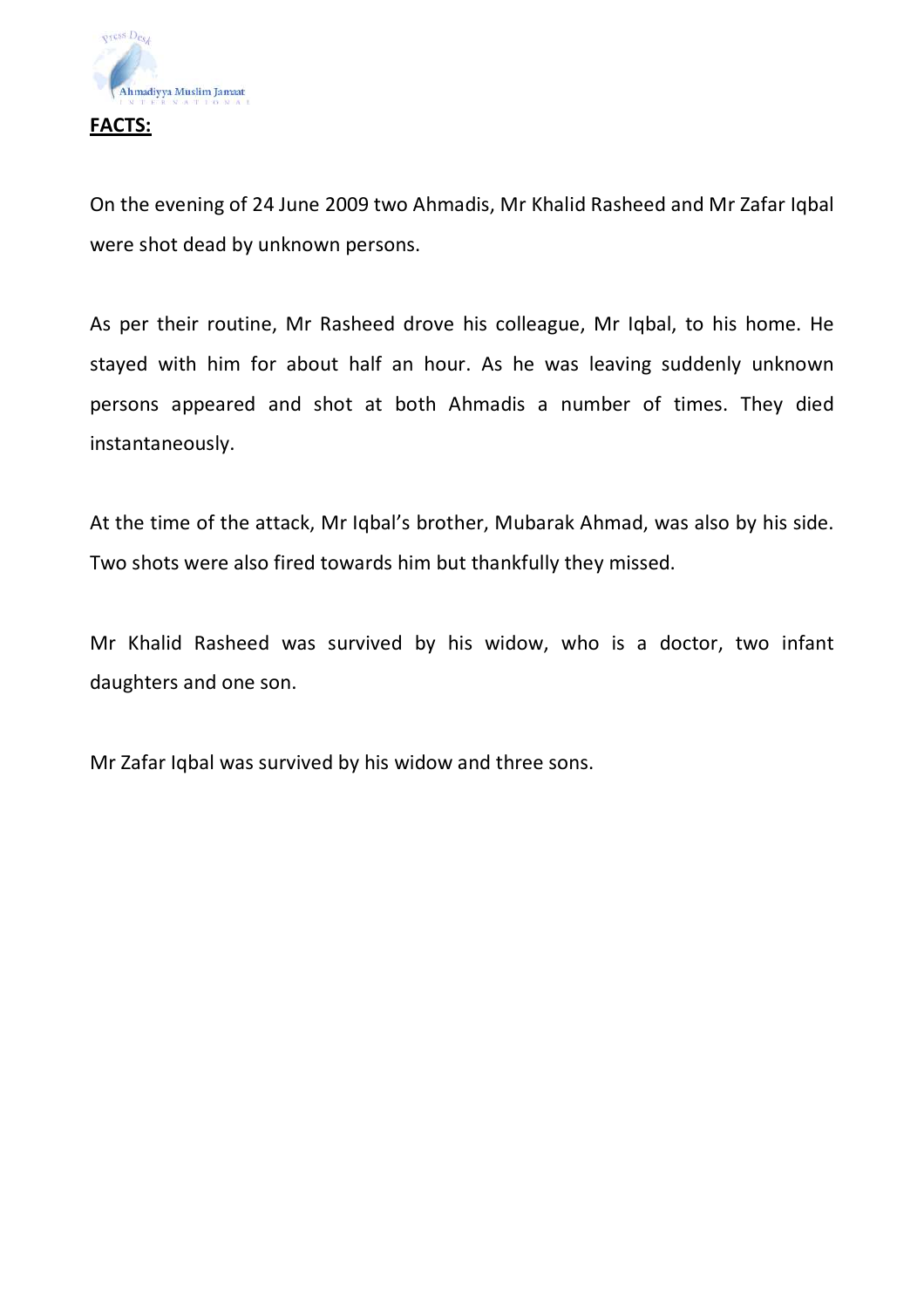

#### MARTYRDOM OF RANA ATA-UL-KARIM

#### (102nd Ahmadi murdered for his faith since Ordinance XX passed in 1984)

DATE: THURSDAY, 6 AUGUST 2009

LOCATION: MULTAN

#### BACKGROUND:

Multan is the headquarters of an anti-Ahmadiyya extremist organisation. As reported previously in March 2009 a married Ahmadi couple were murdered for their faith.

In the days prior to this murder certain unknown persons were seen reconnoitring the residence of Mr Karim. Although Mr. Karim took a number of precautions, these ultimately proved to be futile against the determination of the assailants to murder him.

#### FACTS:

Mr Rana Ata-ul-Karim (36) was killed at his home on  $6<sup>th</sup>$  August 2009 at around 10am.

On the morning of the incident Mr Karim left his property and whilst he was away three armed men entered his house. They locked his wife and children in one of the rooms and waited for the return of Mr Karim. His wife pleaded with the intruders to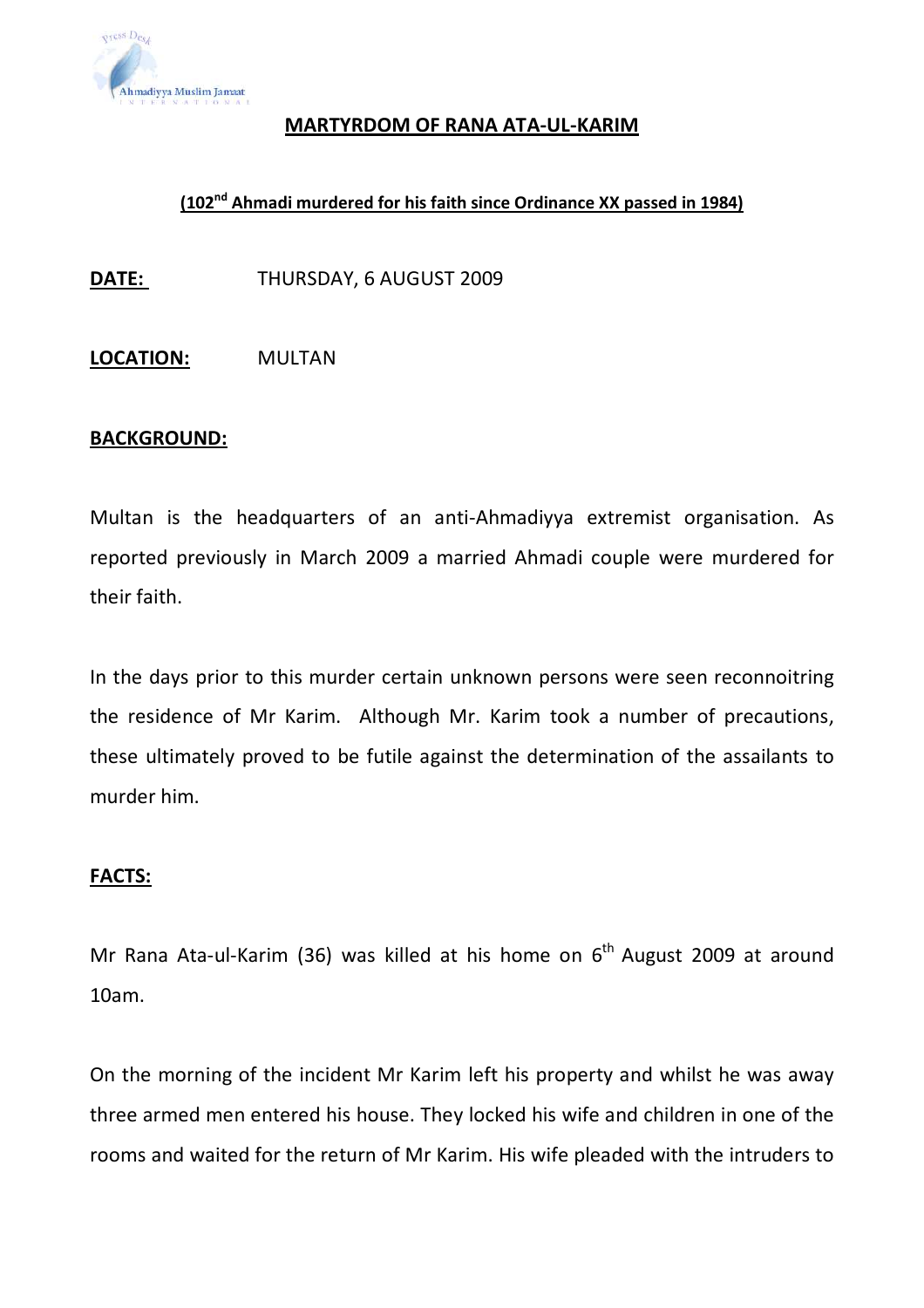

take whatever possessions they wanted and leave. That was not however their intention which was far more sinister.

As soon as Mr Karim returned to the house he was shot at three times. One bullet hit his neck damaging his windpipe, one hit his ear and the third hit his lower body damaging his kidneys. Mr Karim died instantaneously.

Mr Karim was a well known Ahmadi and very successful. He had a Master's degree in agriculture and was in the business of production and distribution of poultry feeds and medicines.

Mr Karim was survived by his wife, one son (9) and two daughters (4 & 3).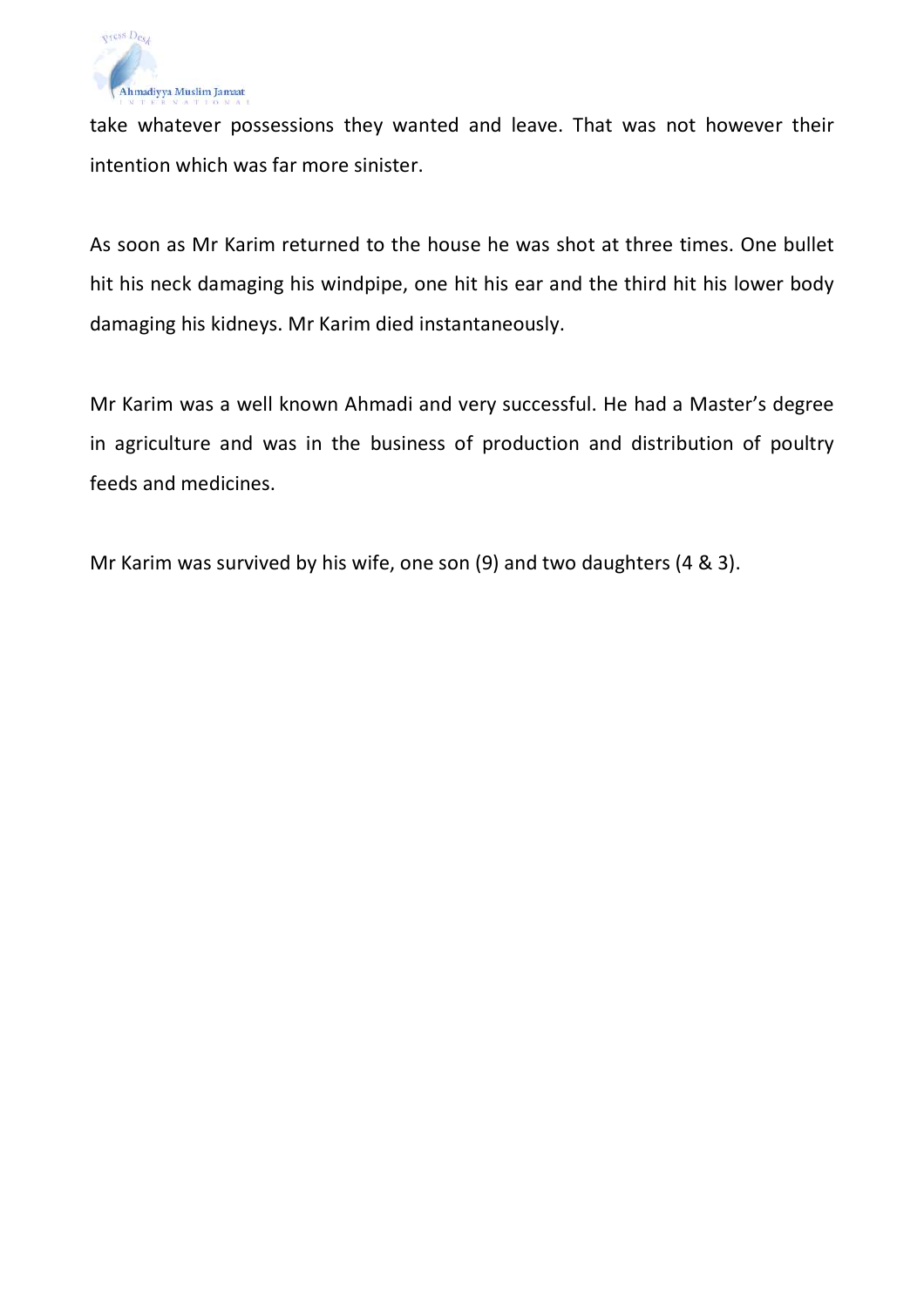

#### MARTYRDOM OF MUHAMMAD AZAM FAROOQI

### (103rd Ahmadi murdered for his faith since Ordinance XX passed in 1984)

DATE: SATURDAY, 26 SEPTEMBER 2009

#### LOCATION: UCH SHARIF

#### BACKGROUND:

This murder was yet another provoked by the constant barrage of anti-Ahmadiyya hateful propaganda that permeates across all parts of Pakistan. Anti-Ahmadiyya conferences, anti-Ahmadiyya sermons and anti-Ahmadiyya literature regularly call for Ahmadis to be killed and Fatwas are granted stating that Ahmadis are 'Wajibul Qatl' that is that it is a religious duty to kill them. This is entirely untrue and a misrepresentation of Islam.

#### FACTS:

Mr Muhammad Azam Farooqi was murdered because of his faith on 26 September 2009 in the presence of his wife and daughter.

He was returning from a family wedding on his motorbike at 8.30pm when two unknown persons brandishing a firearm forced him to stop his vehicle. Because of the attack, Mr Farooqi, his wife and daughter, fell from the motorbike. As Mr Farooqi went to help his family the assailants stopped him and pointed a gun towards him. Mr Farooqi pleaded with them to take whatever they wanted and to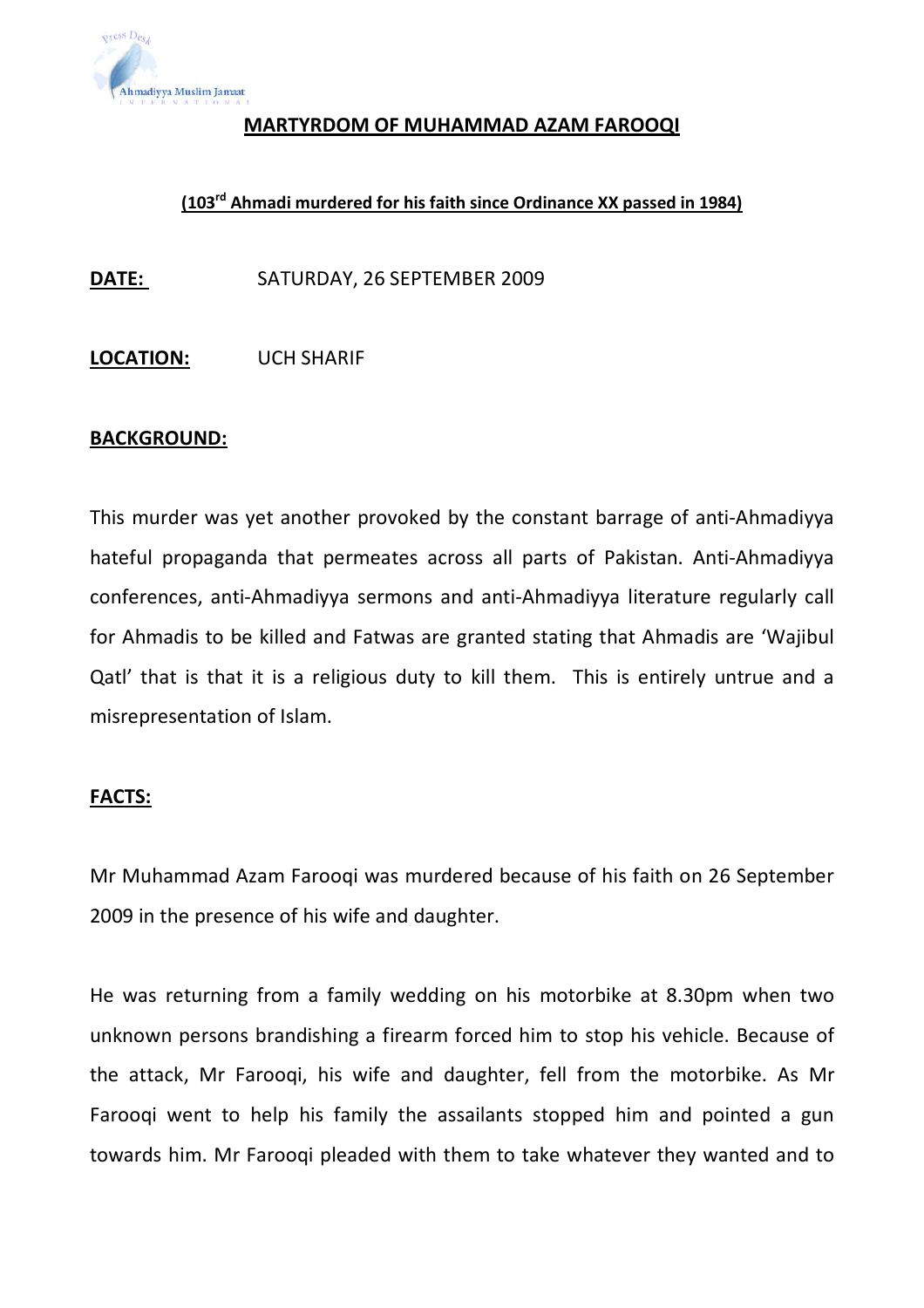

leave him and his family alone. Ignoring the plea, one of the assailants shot him in the temple and he died on the spot in front of his wife and daughter. The assailants fled the scene without taking any possessions or money.

Mr Muhammad Azam Farooqi was survived by his wife, two sons and daughter.

Following this murder the Head of the Ahmadiyya Muslim Jamaat, Hadhrat Mirza Masroor Ahmad commented upon this incident and spoke about the ongoing threat to Ahmadis in Pakistan. He said:

"The opponents of our Jamaat can murder a few of our members; they can loot Ahmadis of their wealth; they can destroy our buildings; they can stop us constructing mosques. But they can never weaken our faith...

"The members of the Jamaat worldwide need to focus on prayer. Because the way the situation is developing it seems that Ahmadis, particularly in Pakistan, are going to face increased cruelty and hardship. The ignorant opponents do not realise that their deeds are not harming our community but in fact are harming the country and society at large." (Friday Sermon 2 October 2009)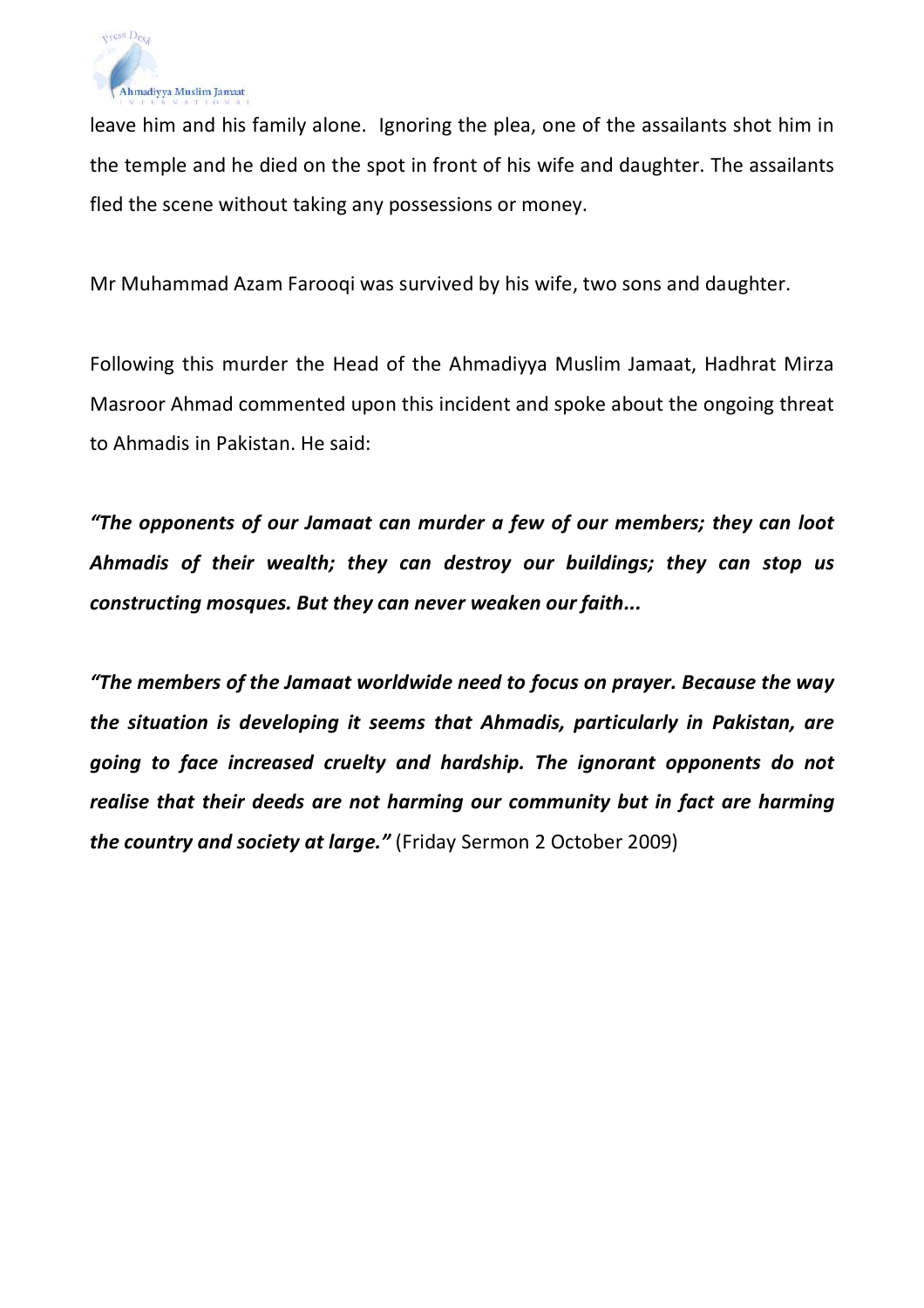

#### MARTYRDOM OF ZULFIQAR MANSOOR

#### (104th Ahmadi murdered for his faith since Ordinance XX passed in 1984)

DATE: SUNDAY, 11 OCTOBER 2009

LOCATION: QUETTA

#### BACKGROUND:

This murder was preceded by the killings of two other relatives of Mr Mansur because of their faith. In April 2008 Mr Abbas Ahmad, the uncle of Mr Mansur, was killed in Quetta and then in June 2009 Mr Khalid Rasheed, another relative, was also killed in the city.

#### FACTS:

The body of Mr Zulfiqar Mansur (35) was found lying in the suburbs of the city on 11 October 2009. He had been shot three times, including in the eye.

Mr Mansur had been abducted one month previously when on 11 September 2009 he was abducted by armed persons as he left home in his car. The abductors then contacted Mr Mansur's family and demanded 150million Pakistan Rupees. The abductors repeatedly referred to the 'Qadianism' of the family as a means of justifying their acts.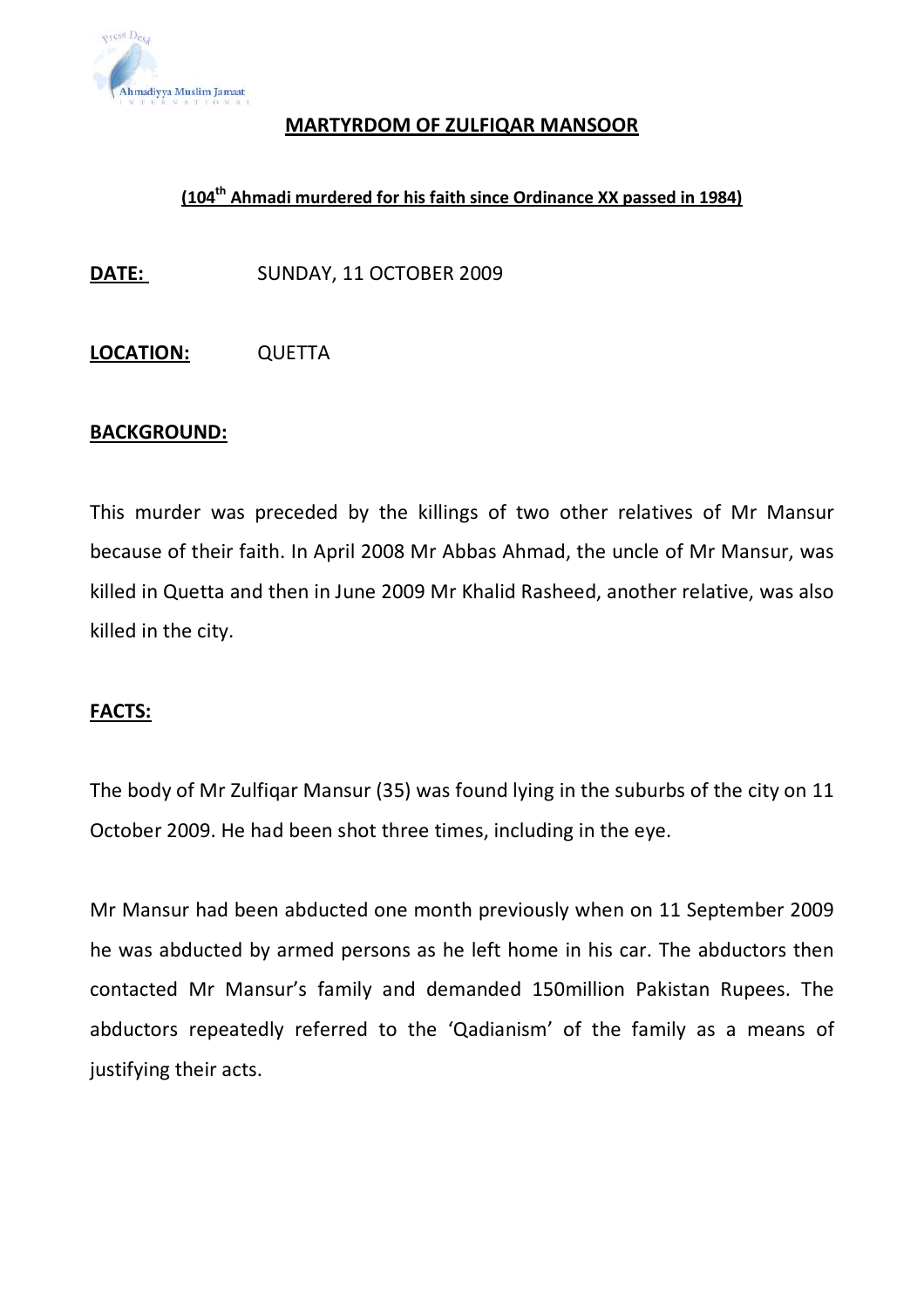

The original demand was totally beyond the capacity of the family, however negotiations continued during the following weeks and agreement was reached. The demands were met, however the abductors chose not to abide by the agreement and brutally killed Mr Mansur anyway.

Mr Mansur was survived by his elderly mother, his wife and two young sons.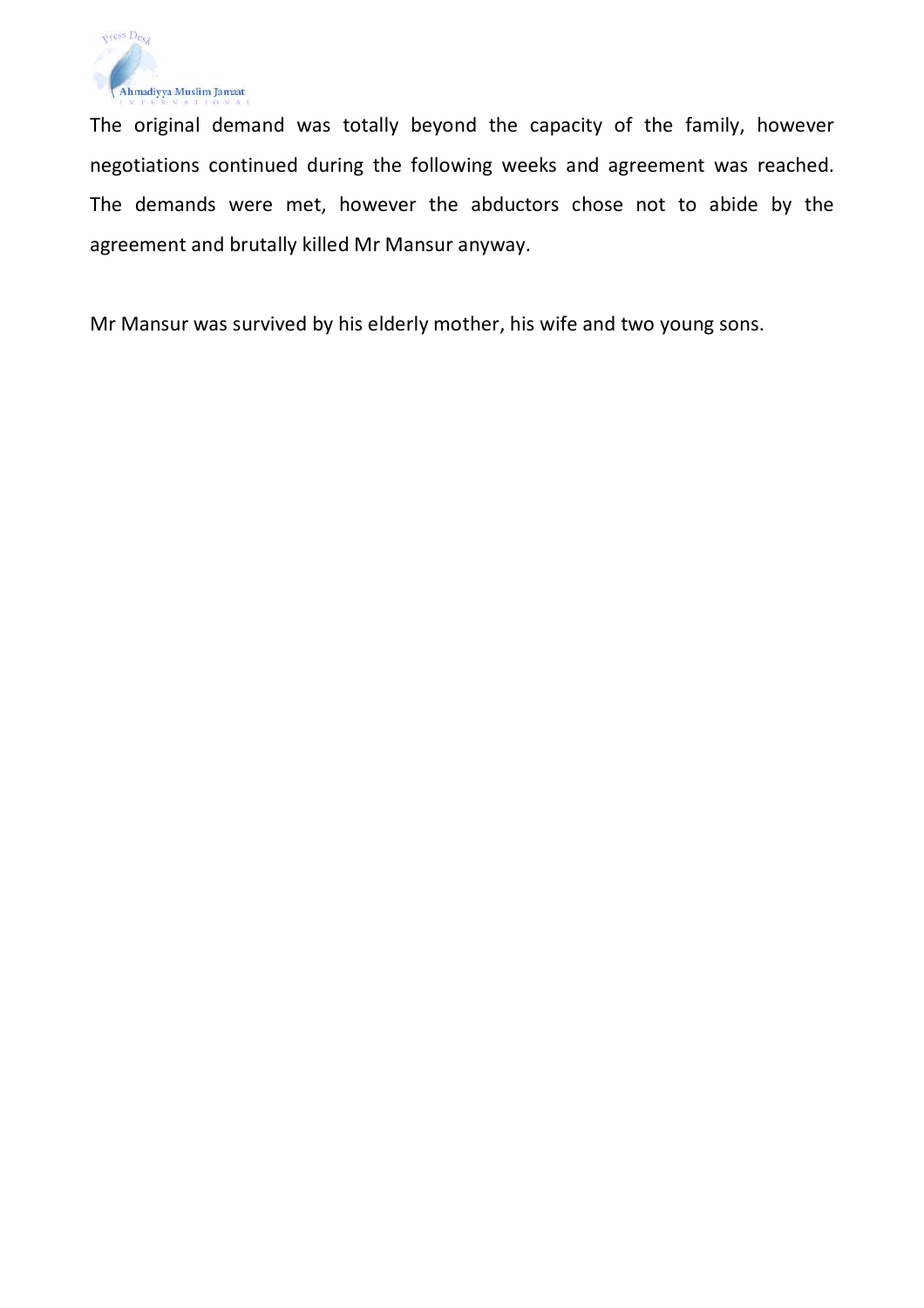

#### MARTYRDOM OF RANA SALEEM AHMAD

#### (105<sup>th</sup> Ahmadi murdered for his faith since Ordinance XX passed in 1984)

DATE: THURSDAY, 26 NOVEMBER 2009

LOCATION: SANGHAR, SINDH

#### BACKGROUND:

Many Ahmadis have long been targeted in the Sindh Province of Pakistan. In September 2008 two prominent Ahmadis, Dr Abdul Mannan Siddiqi and Seth Muhammad Yusuf, were killed following the airing of the GEO Television programme 'Aalim Online' in which it was said that it was a religious duty to kill Ahmadis. Another Ahmadi, Saeed Ahmad was killed in Kotri in January 2009. This latest killing continues a trend of the murder of well known Ahmadis in the Sindh Province.

#### FACTS:

Rana Saleem Ahmad (51) was the Deputy Amir of the Ahmadiyya Muslim Jamaat in Sanghar and on 26 November 2009 he was shot dead by unknown assailants in the evening just outside the local Ahmadiyya Mosque.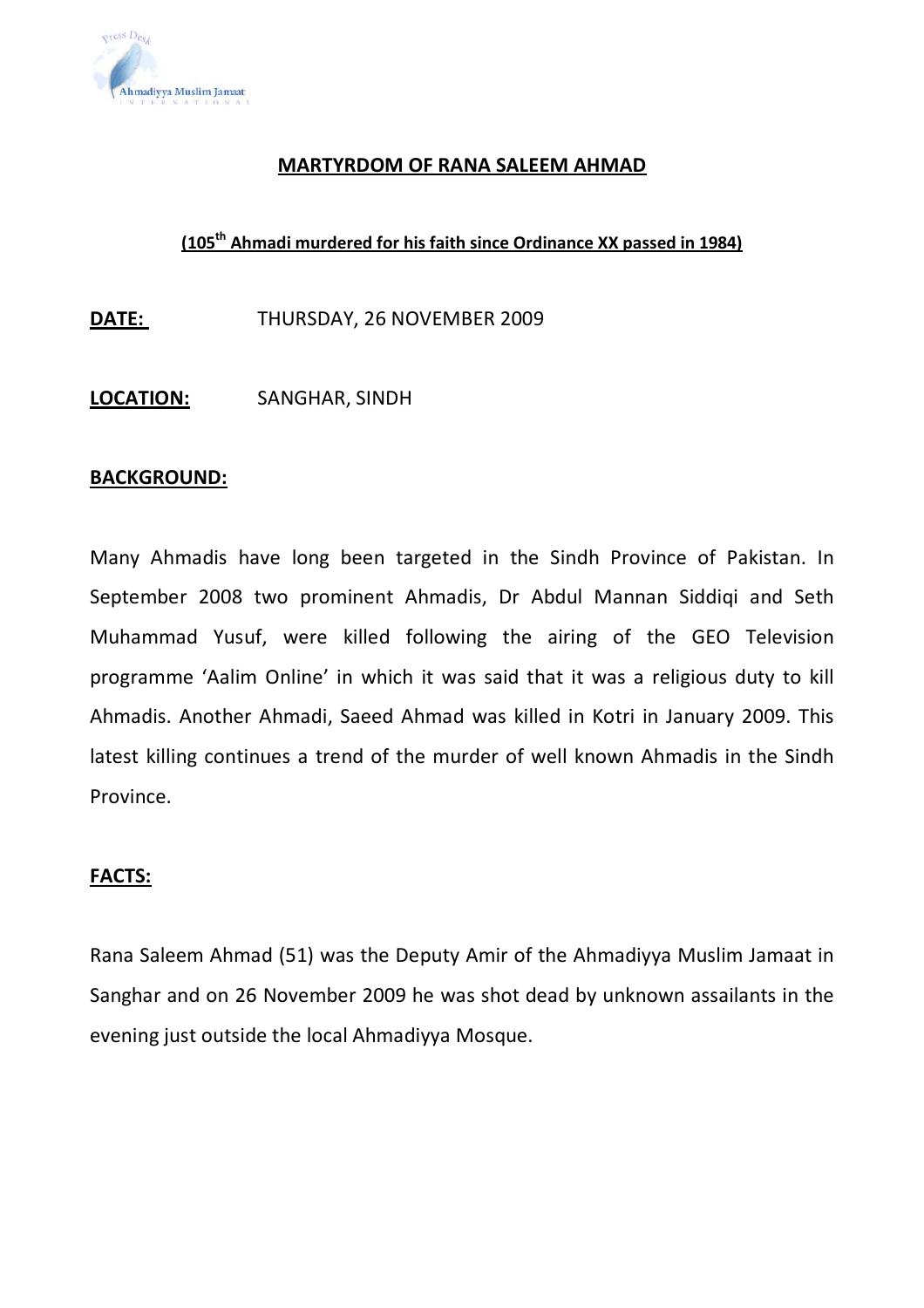

Mr Ahmad was locking the mosque after the sunset prayer when he was shot at from close range. The bullet hit him in the nose and came out of the back of his head. He was rushed to the Civil Hospital where he was soon pronounced dead.

Rana Saleem Ahmad was the proprietor and manager of the New Light Academy reputed for offering an extremely high standard of education for young children. Approximately one thousands students are enrolled. The education of children was a great passion of the deceased who wanted to raise the literacy standard of children in Pakistan regardless of colour, class or religion.

Mr Ahmad had also served the Jamaat with distinction in numerous roles.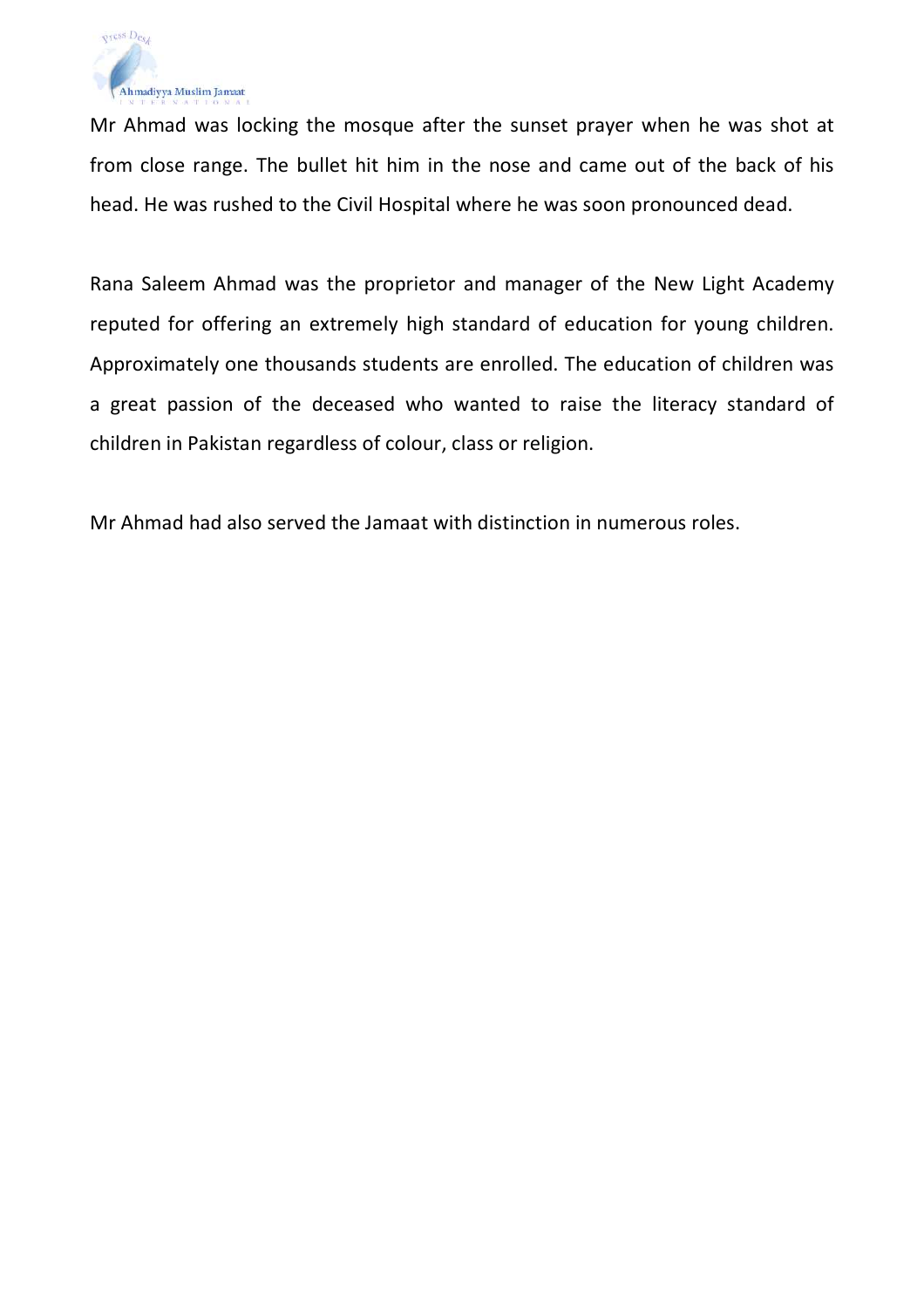

#### **CONCLUSION**

In 1947 the Founder of Pakistan, Muhammad Ali Jinnah, declared that the Pakistan he envisioned was one of tolerance; where peoples of different faiths and beliefs sat side by side in peace and harmony. A Pakistan where there would be no discrimination on the basis of religion.

Twenty seven years later, Zulfiqar Ali Bhutto who professed himself to be a secular liberal, regrettably violated the vision of Qaid-e-Azam when he allowed for the Constitution of Pakistan to be amended so that Ahmadi Muslims were declared non-Muslim for the purposes of the law and constitution.

A further ten years later General Zia, who had assumed power after overthrowing and hanging Bhutto some years earlier, promulgated the anti-Ahmadiyya Ordinance XX in order to win favour with the mullahs and their followers. This was a further and even deeper wound to the memory of Qaid-e-Azam as it basically curtailed all rights of Ahmadis to practise freely their religion.

The Government of Pakistan therefore bears a great deal of responsibility for the persecution of the Ahmadiyya Muslim Jamaat because these two acts effectively legitimised discrimination and prejudice against a minority sect. The legitimacy afforded has been pounced upon by the many extremist clerics that permeate all parts of the country. Rallies continually take place throughout Pakistan where the masses, much of whom are uneducated, are told that Ahmadis are legitimate targets and 'Wajibul Qatl' which means that Muslims are under a religious duty to kill and eliminate them.